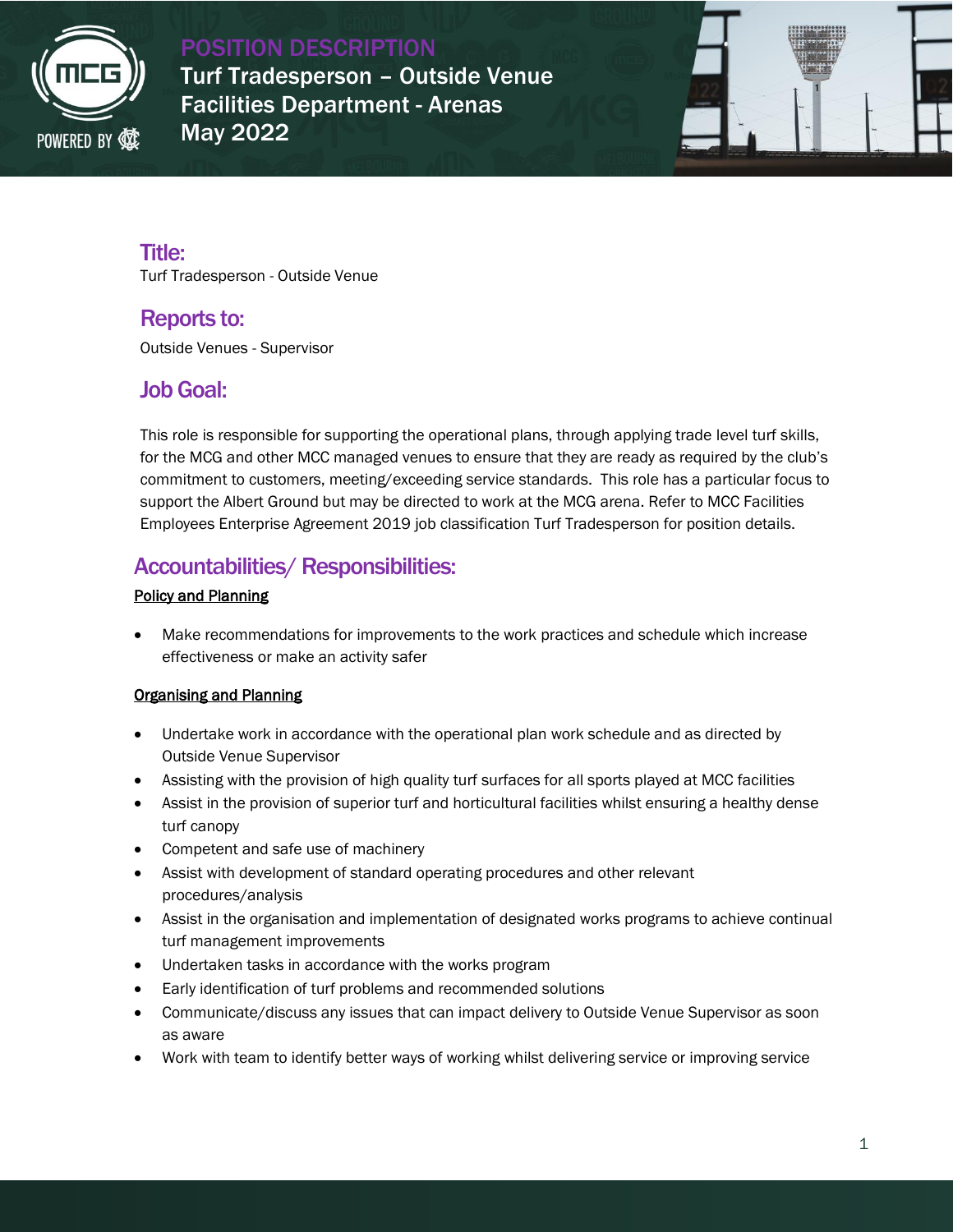

POSITION DESCRIPTION Turf Tradesperson – Outside Venue Facilities Department - Arenas May 2022



#### Monitoring and Control

- Monitor own and team work performance and brief Outside Venue Supervisor daily
- Complete written records where directed
- Ensure Outside Venue Supervisor is fully briefed on any issues relating to customer relations, staffing concerns and service delivery
- As directed, monitor contractors and suppliers and ensure they perform to agreed standards
- As a member of the Facilities team, contribute to overall facility management issues, particularly in relation to venue presentation and maintenance
- Keep up to date with relevant developments in the turf industry
- Proactively ensure that MCC OH & S policies and procedures are complied with by arena group, contractors and suppliers

#### Personal Interaction

- Represent the Club on games days in a professional manner and be aware of and responsive to customer needs
- Be "a point of contact" for members and users of the ground in relation to venue presentation and service, referring issues to supervisor
- Support MCC values of excellence, heritage, people and respect in dealing with all people

#### Leadership Capabilities

 MCC Leading at the 'G capabilities apply to this position, specifically at the 'Leading Self' level. These are outlined in the Leading at the 'G framework.

# Experience / Skills / Qualifications:

#### Qualifications and Experience

- Certificate III in Turf Management required
- Relevant role related qualifications chemical applications certificate/drivers licence
- Able to prepare a premier level cricket wicket (or equivalent standard)
- Understanding of key turf management knowledge and application of these skills, for example
	- Plant identification
	- Pests & diseases (recognition and control)
	- Soil science (managing/manipulating soil profiles)
	- Fertilizers & chemicals
	- Irrigation systems